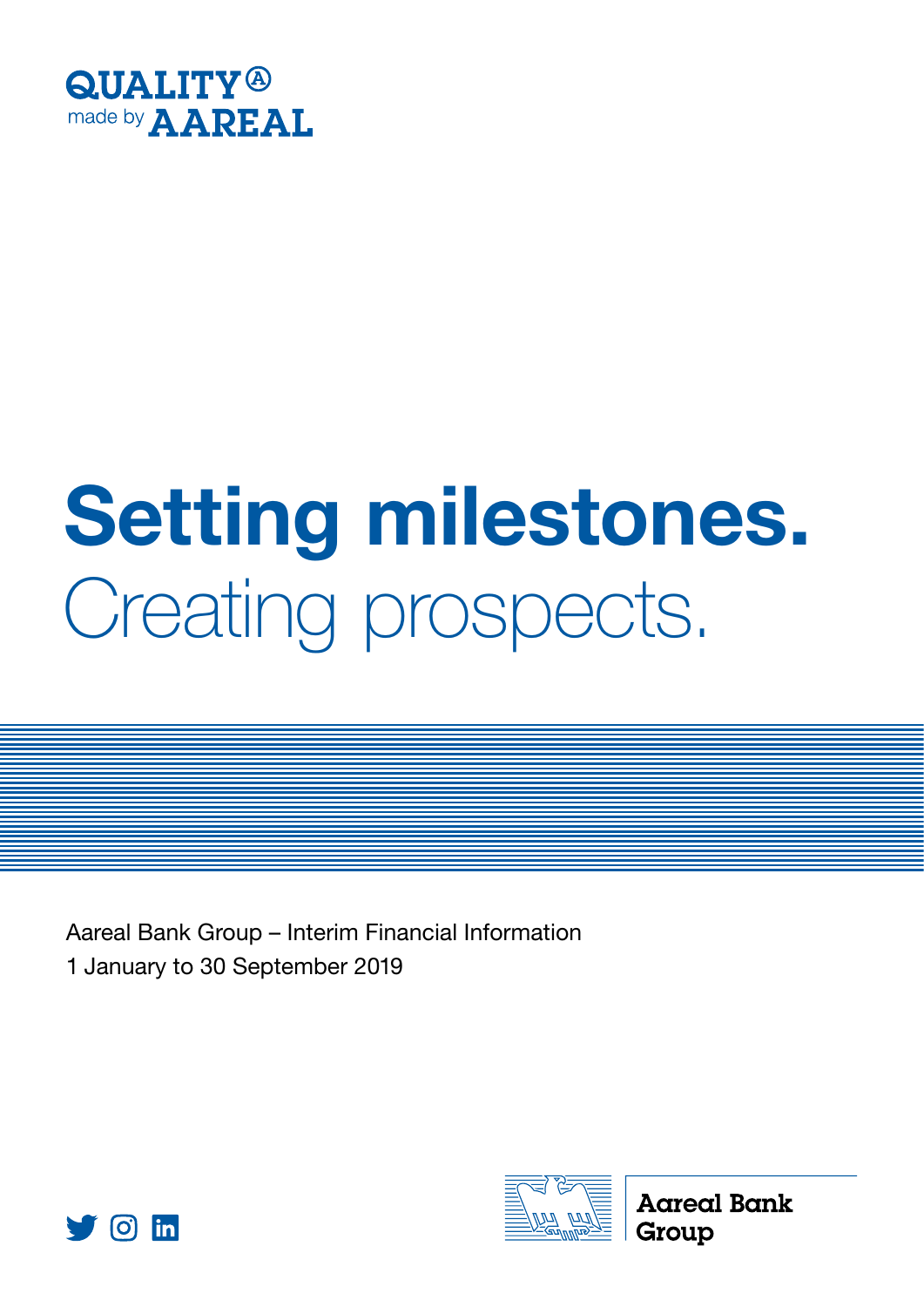## Key Indicators

#### 1 Jan-30 Sep 2019 1 Jan-30 Sep 2018

30 Sep 2019 31 Dec 2018

| 186  | 199  |
|------|------|
| 121  | 131  |
| 107  | 117  |
| 42.2 | 41.8 |
| 1.80 | 1.97 |
| 8.7  | 9.7  |
| 5.6  | 6.3  |
|      |      |

| <b>Statement of Financial Position</b>      |        |        |
|---------------------------------------------|--------|--------|
| Property finance ( $\in$ mn) <sup>4)</sup>  | 27,139 | 26,395 |
| Equity ( $\notin$ mn)                       | 2,817  | 2,928  |
| Total assets ( $\notin$ mn)                 | 43,155 | 42,687 |
|                                             |        |        |
| Regulatory Indicators <sup>5)</sup>         |        |        |
| Risk-weighted assets ( $\notin$ mn)         | 12,656 | 13,039 |
| Common Equity Tier 1 ratio (CET1 ratio) (%) | 17.1   | 17.2   |
| Tier 1 ratio (T1 ratio) (%)                 | 19.5   | 19.5   |
| Total capital ratio (TC ratio) (%)          | 26.7   | 26.2   |
|                                             |        |        |
| Common Equity Tier 1 ratio (CET1 ratio) (%) |        |        |
| $-$ Basel IV (estimated) <sup>6)</sup>      | 12.6   | 13.2   |
|                                             |        |        |
| <b>Employees</b>                            | 2,816  | 2,748  |

| Moody's                            |                |           |
|------------------------------------|----------------|-----------|
| Issuer rating                      | A3             | A3        |
| Senior Preferred <sup>7)</sup>     | A <sub>3</sub> | A3        |
| Senior Non Preferred <sup>8)</sup> | Baa1           | Baa1      |
| Bank deposit rating                | A <sub>3</sub> | A3        |
| Mortgage                           |                |           |
| <b>Pfandbrief Rating</b>           | Ааа            | Ааа       |
|                                    |                |           |
| Fitch Ratings <sup>9)</sup>        |                |           |
| Issuer default rating              | $A -$          | А-        |
| Senior Preferred                   | A              | А         |
| Senior Non Preferred               | $A -$          | $A -$     |
| Deposit ratings                    | A              | А         |
|                                    |                |           |
| <b>Sustainability</b>              |                |           |
| Ratings <sup>10)</sup>             |                |           |
| <b>MSCI</b>                        | AA             | AA        |
| ISS-oekom                          | prime (C)      | prime (C) |
| Sustainalytics                     | 69             | 70        |

30 Sep 2019 31 Dec 2018

1) The allocation of earnings is based on the assumption that net interest payable on the AT1 bond is recognised on an accrual basis.

2) Structured Property Financing segment only

3) On an annualised basis

- 4) Excluding € 0.5 billion in private client business (31 December 2018: € 0.6 billion) and € 0.4 billion in local authority lending business by the former Westdeutsche ImmobilienBank AG (WestImmo) (31 December 2018: € 0.5 billion)
- 5) When calculating own funds as at 30 September 2019, interim profits were taken into account, deducting the pro-rata dividend in line with the dividend policy, and incorporating the pro-rata accrual of net interest payable on the AT1 bond. Moreover, the expected relevant impact of the TRIM exercise on commercial property financings, and of the SREP recommendations concerning the NPL inventory as well as the ECB's NPL guidelines for exposures newly classified as NPLs, were taken into account for determining regulatory indicators.

<sup>6)</sup> Underlying estimate, given a 72.5 % output floor based on the final Basel Committee framework dated 7 December 2017. The calculation of the material impact upon Aareal Bank is subject to the outstanding EU implementation as well as the implementation of additional regulatory requirements (CRR II, EBA requirements etc.). 7) Moody's terminology: "Senior Unsecured"

8) Moody's terminology: "Junior Senior Unsecured"

9) Published on 21 January 2019

10) Please refer to our website (www.aareal-bank.com/en/responsibility/reporting-on-our-progress/) for more details.

This report contains rounded numbers, which may result in slight differences when aggregating figures and calculating percentages.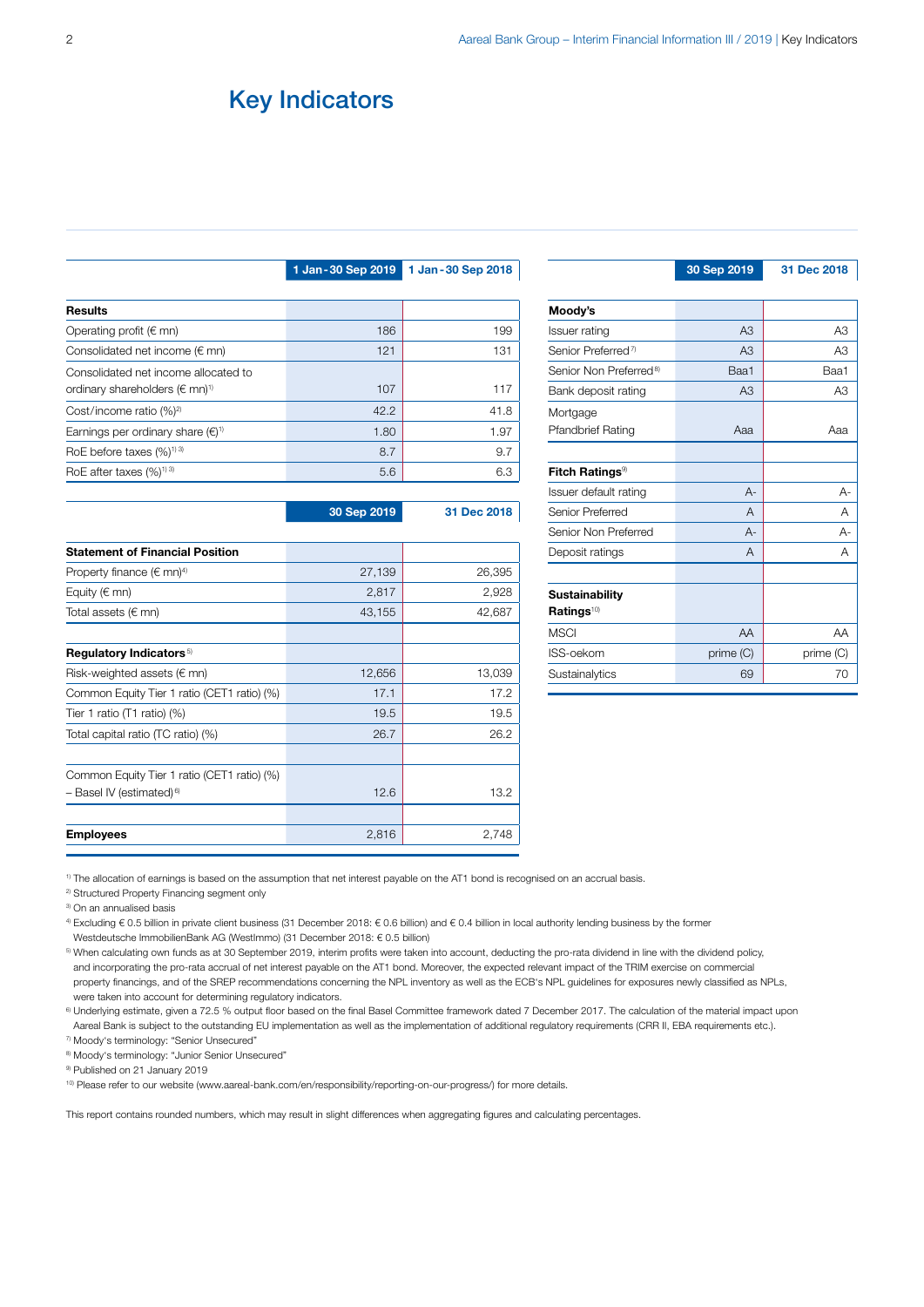## **Contents**

| <b>Key Indicators</b>                       | $\mathbf{2}$ |
|---------------------------------------------|--------------|
|                                             |              |
| <b>Business Development</b>                 | 4            |
| <b>Key Events and Transactions</b>          | 4            |
| <b>Report on the Economic Position</b>      | 4            |
| <b>Financial Performance</b>                | 4            |
| Financial Position - Assets                 | 6            |
| Liquidity Position - Equity and Liabilities | 7            |
| <b>Report on Changed Forecasts</b>          |              |
| Events after the Reporting Date             | 7            |
| <b>Segment Results</b>                      | 8            |
|                                             |              |
| <b>Financial Calendar</b>                   | 9            |
|                                             |              |
| Imprint                                     | 9            |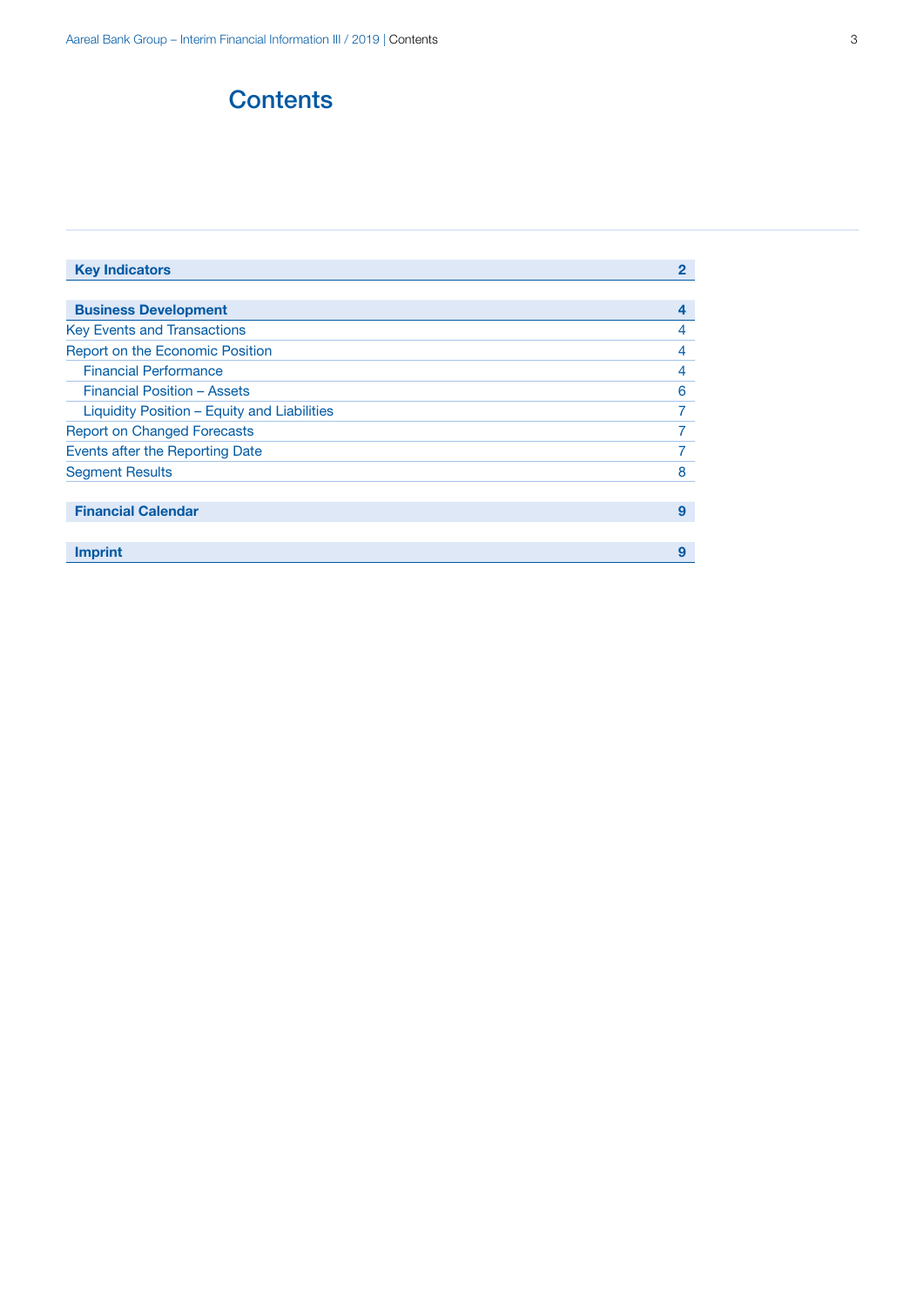## Business Development

### Key Events and Transactions

There have been no other material events during the period under review that need to be disclosed at this point.

#### Report on the Economic Position

#### Financial Performance

|                                                            | 1 Jan-30 Sep 2019 | 1 Jan-30 Sep 2018 | Change |
|------------------------------------------------------------|-------------------|-------------------|--------|
|                                                            | $\epsilon$ mn     | $\epsilon$ mn     | %      |
| Net interest income                                        | 403               | 400               | 1      |
| Loss allowance                                             | 55                | 33                | 67     |
| Net commission income                                      | 164               | 152               | 8      |
| Net derecognition gain or loss                             | 42                | 16                | 163    |
| Net gain or loss from financial instruments (fvpl)         | 5                 | -1                | $-600$ |
| Net gain or loss from hedge accounting                     | $-4$              | $-2$              | 100    |
| Net gain or loss from investments accounted for            |                   |                   |        |
| using the equity method                                    | $\overline{0}$    |                   |        |
| Administrative expenses                                    | 370               | 344               | 8      |
| Net other operating income/expenses                        | $\mathbf{1}$      | 11                | $-91$  |
| Negative goodwill from acquisitions                        |                   |                   |        |
| <b>Operating profit</b>                                    | 186               | 199               | -7     |
| Income taxes                                               | 65                | 68                | $-4$   |
| <b>Consolidated net income</b>                             | 121               | 131               | $-8$   |
| Consolidated net income attributable to                    |                   |                   |        |
| non-controlling interests                                  | $\overline{2}$    | 2                 | 0      |
| Consolidated net income attributable to shareholders       |                   |                   |        |
| of Aareal Bank AG                                          | 119               | 129               | -8     |
|                                                            |                   |                   |        |
| Earnings per share (EpS)                                   |                   |                   |        |
| Consolidated net income attributable to shareholders       |                   |                   |        |
| of Aareal Bank AG <sup>1)</sup>                            | 119               | 129               | -8     |
| of which: allocated to ordinary shareholders               | 107               | 117               | $-9$   |
| of which: allocated to AT1 investors                       | 12                | 12                |        |
| Earnings per ordinary share (in $\epsilon$ ) <sup>2)</sup> | 1.80              | 1.97              | $-9$   |
| Earnings per AT1 unit (in $\epsilon$ ) <sup>3)</sup>       | 0.12              | 0.12              |        |

1) The allocation of earnings is based on the assumption that net interest payable on the AT1 bond is recognised on an accrual basis.

<sup>2)</sup> Earnings per ordinary share are determined by dividing the earnings allocated to ordinary shareholders of Aareal Bank AG by the weighted verage of ordinary shares outstanding during the financial year (59,857,221 shares). Basic earnings per ordinary share correspond to (diluted) earnings per ordinary share.

3) Earnings per AT1 unit (based on 100,000,000 AT1 units with a notional amount of €3 each) are determined by dividing the earnings allocated to AT1 investors by the weighted average of AT1 units outstanding during the financial year. Earnings per AT1 unit (basic) correspond to (diluted) earnings per AT1 unit.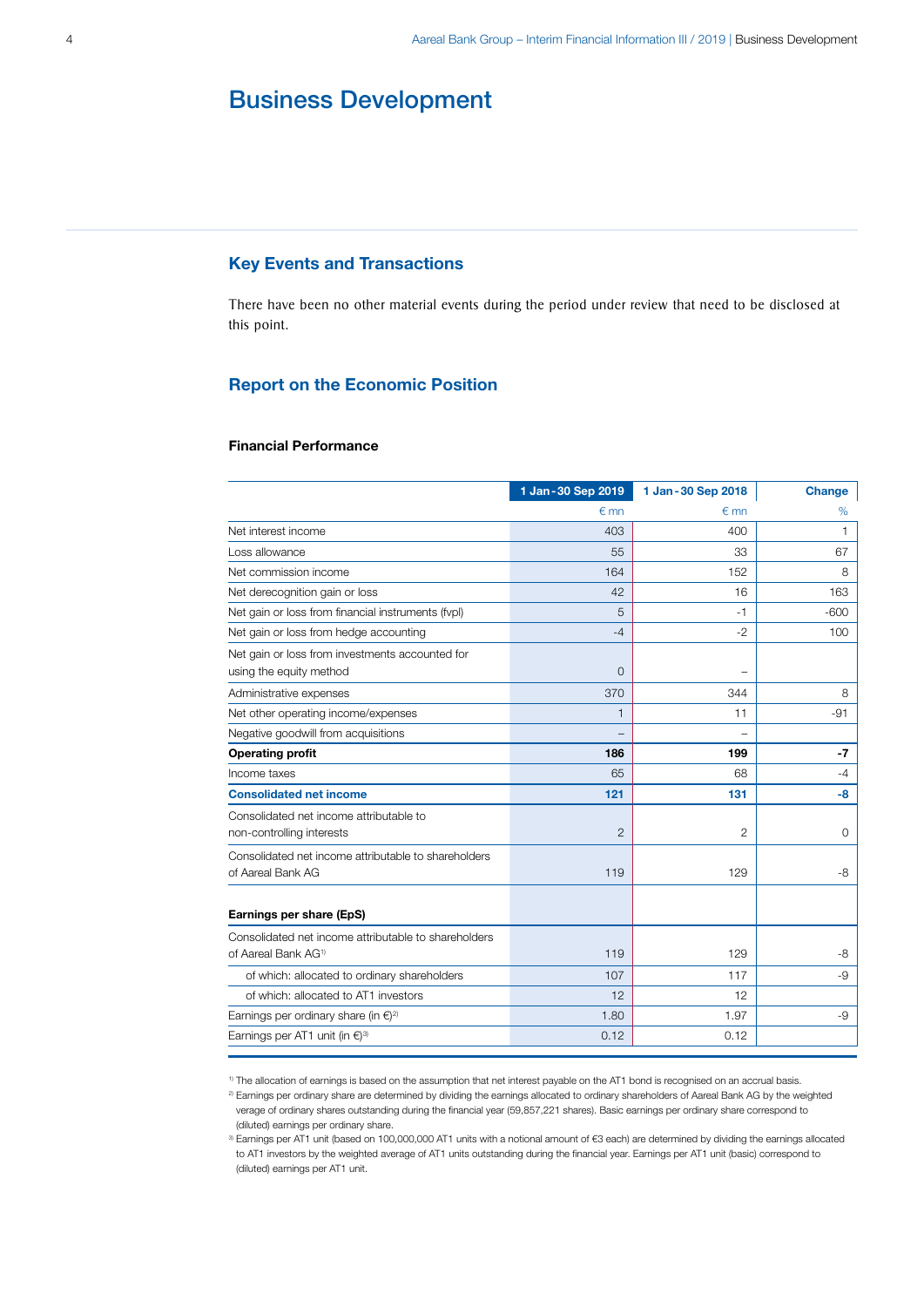Consolidated operating profit for the first nine months of 2019 amounted to  $\epsilon$  186 million (9m 2018: € 199 million) and was thus in line with our expectations. The increase in administrative expenses and loss allowance expected to result from the accelerated de-risking were compensated for by higher commission income and an increase in net derecognition gain.

At € 403 million, net interest income stabilised as planned and was in line with the comparative figure for the previous year (9m 2018:  $\epsilon$  400 million).

Loss allowance amounted to  $\epsilon$  55 million (9m 2018:  $\epsilon$  33 million), exceeding our original expectations due to the accelerated de-risking; we have raised our forecast accordingly.

Net commission income increased to  $\epsilon$  164 million (9m 2018:  $\epsilon$  152 million), as expected – this was mainly due to higher sales revenue at Aareon.

The net derecognition gain of  $\epsilon$  42 million (9m 2018:  $\epsilon$  16 million) exceeded our original expectations; it was mainly driven by adjustments to our securities portfolio; we have raised our forecast accordingly.

The aggregate of net gain or loss from financial instruments (fvpl) and from hedge accounting of  $\epsilon$  1 million (9m 2018:  $\epsilon$ -3 million) resulted largely from the measurement changes of other derivatives (fvpl) used to hedge interest rate and currency risks.

Administrative expenses increased as expected, to  $\epsilon$  370 million (9m 2018:  $\epsilon$  344 million), in particular due to running costs, integration expenses incurred in conjunction with the integration of former Düsseldorfer Hypothekenbank AG (Düsselhyp), and Aareon's business expansion.

Aareal Bank Group's consolidated operating profit for the first nine months of the financial year totalled € 186 million (9m 2018: € 199 million). Taking into consideration tax expenses of € 65 million and non-controlling interest income of  $\epsilon$  2 million, consolidated net income attributable to shareholders of Aareal Bank AG amounted to  $\epsilon$  119 million (9m 2018:  $\epsilon$  129 million). Assuming the pro rata temporis accrual of net interest payments on the AT1 bond, consolidated net income allocated to ordinary shareholders stood at  $\epsilon$  107 million (9m 2018:  $\epsilon$  117 million). Earnings per ordinary share amounted to € 1.80 (9m 2018: € 1.97) and return on equity (RoE) before taxes stood at 8.7 % (9m 2018: 9.7 %).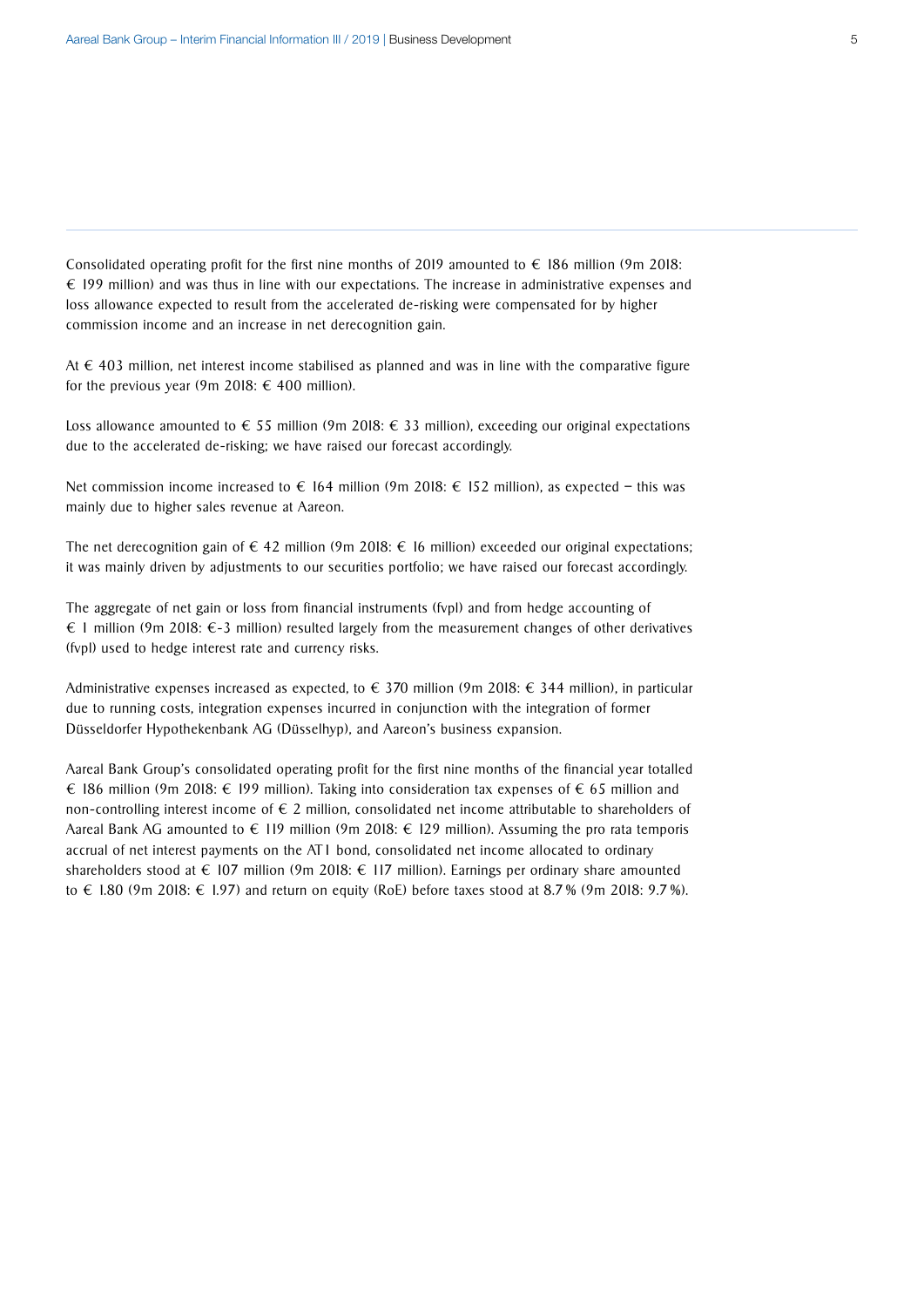#### Financial Position – Assets

|                                                         | 30 Sep 2019   | 31 Dec 2018    |
|---------------------------------------------------------|---------------|----------------|
| $\n  Emn\n$                                             |               |                |
| <b>Assets</b>                                           |               |                |
| Financial assets (ac)                                   | 34,748        | 34,702         |
| Cash funds                                              | 1,024         | 1,265          |
| Loan receivables                                        | 26,736        | 26,795         |
| Money market and capital market receivables             | 6,911         | 6,578          |
| Receivables from other transactions                     | 77            | 64             |
| Loss allowance (ac)                                     | $-541$        | $-577$         |
| <b>Financial assets (fvoci)</b>                         | 4,096         | 4,450          |
| Money market and capital market receivables             | 4,091         | 4,443          |
| Equity instruments                                      | 5             | 7              |
| <b>Financial assets (fvpl)</b>                          | 3,809         | 3,183          |
| Loan receivables                                        | 1,498         | 711            |
| Money market and capital market receivables             | 133           | 538            |
| Positive market value of designated hedging derivatives | 1,682         | 1.277          |
| Positive market value of other derivatives              | 496           | 657            |
| Non-current assets held for sale                        | 16            |                |
| Investments accounted for using the equity method       | $\mathcal{B}$ | $\overline{7}$ |
| Intangible assets                                       | 170           | 158            |
| Property and equipment                                  | 312           | 260            |
| Income tax assets                                       | 9             | 30             |
| Deferred tax assets                                     | 176           | 141            |
| Other assets                                            | 352           | 333            |
| <b>Total</b>                                            | 43,155        | 42,687         |

Aareal Bank Group's consolidated total assets of  $\epsilon$  43.2 billion were up slightly from the previous year-end, resulting from an increase in the property financing portfolio to € 27.1 billion (31 December 2018: € 26.4 billion). The Group originated € 6.0 billion in new business during the first nine months of the year (9m 2018:  $\epsilon$  6.1 billion).

Capital market receivables declined due to sales of securities, particularly from the portfolio of former Düsselhyp.

Aareal Bank Group's consolidated equity and liabilities of  $\epsilon$  43.2 billion were up slightly from the previous year-end. Money market and capital market liabilities were down slightly, whilst negative market values of derivatives increased.

Aareal Bank Group successfully raised  $\epsilon$  2.9 billion on the capital markets during the first nine months of 2019. This figure included two euro-denominated benchmark Mortgage Pfandbrief transactions sized at € 0.75 billion and € 0.5 billion, and one USD 0.6 billion benchmark Mortgage Pfandbrief issue. We also placed a senior preferred  $\epsilon$  0.5 billion benchmark issue with national and international investors. The Liquidity Coverage Ratio (LCR) exceeded 150 % on the reporting days during the period under review.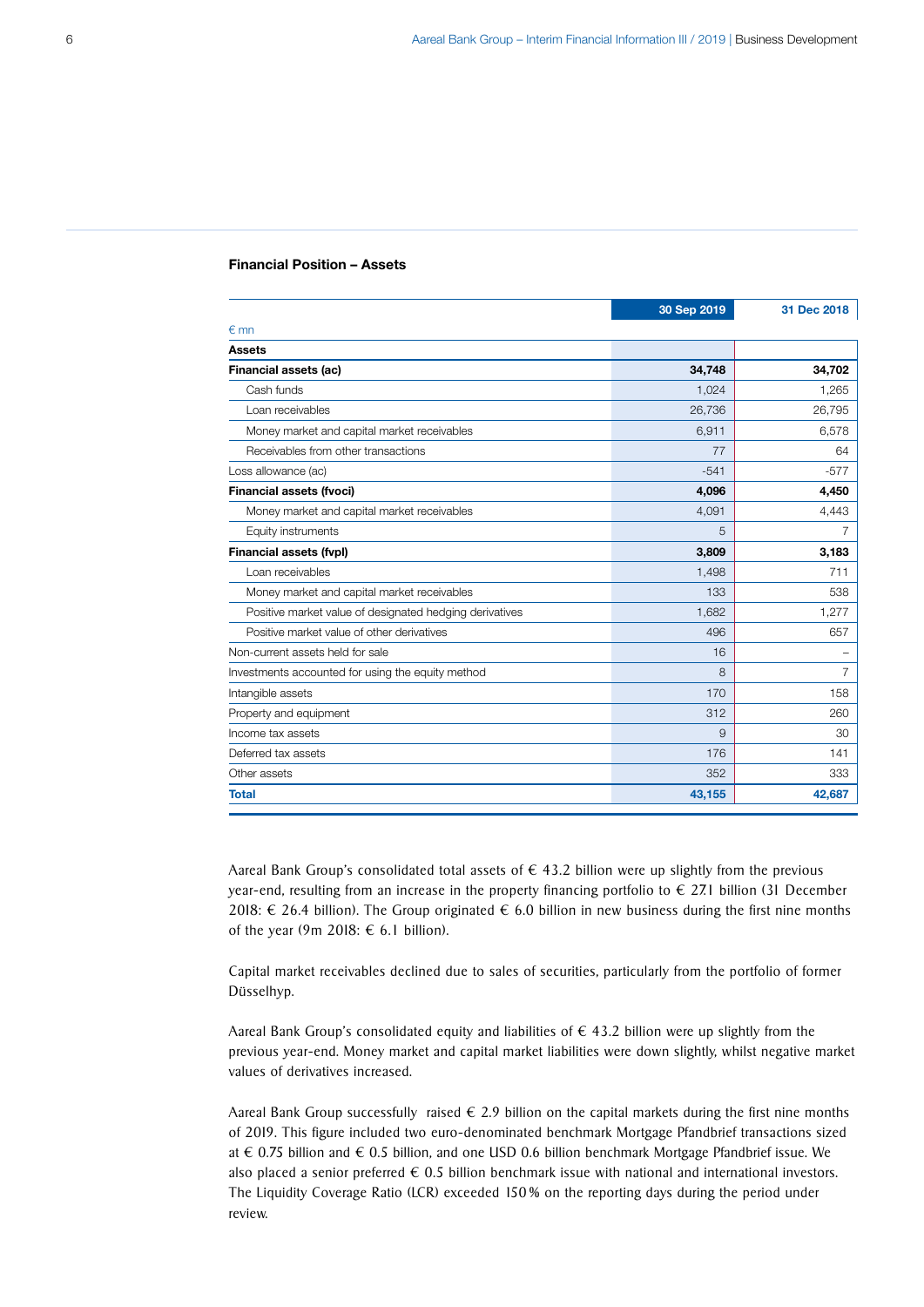#### Financial Position – Equity and Liabilities

|                                                         | 30 Sep 2019    | 31 Dec 2018 |
|---------------------------------------------------------|----------------|-------------|
| $\n  Emn\n$                                             |                |             |
| <b>Equity and liabilities</b>                           |                |             |
| <b>Financial liabilities (ac)</b>                       | 36,988         | 37,215      |
| Money market and capital market liabilities             | 26,197         | 26,371      |
| Deposits from the housing industry                      | 9,637          | 9,679       |
| Liabilities from other transactions                     | 155            | 121         |
| Subordinated liabilities                                | 999            | 1,044       |
| <b>Financial liabilities (fvpl)</b>                     | 2,665          | 1,934       |
| Negative market value of designated hedging derivatives | 1,861          | 1,461       |
| Negative market value of other derivatives              | 804            | 473         |
| Provisions                                              | 602            | 519         |
| Income tax liabilities                                  | 25             | 40          |
| Deferred tax liabilities                                | 25             | 18          |
| Other liabilities                                       | 33             | 33          |
| Equity                                                  | 2,817          | 2,928       |
| Subscribed capital                                      | 180            | 180         |
| Capital reserves                                        | 721            | 721         |
| Retained earnings                                       | 1,771          | 1,797       |
| AT1 bond                                                | 300            | 300         |
| Other reserves                                          | $-157$         | $-72$       |
| Non-controlling interests                               | $\overline{2}$ | 2           |
| <b>Total</b>                                            | 43,155         | 42,687      |

#### Report on Changed Forecasts

We have further expedited the intended accelerated de-risking, recognising approximately  $\epsilon$  30 million in loss allowance in this connection. Accordingly, the anticipated range for full-year loss allowance has been increased to between  $\epsilon$  80 million and  $\epsilon$  110 million. At the same time, we now anticipate net derecognition gain of between  $\epsilon$  40 million and  $\epsilon$  60 million for 2019, which is considerably higher than the original estimate.

Despite the burdens from accelerated de-risking and further deterioration in the interest rate environment, we continue to anticipate consolidated operating profit for the current year in the communicated range between  $\epsilon$  240 million and  $\epsilon$  280 million, albeit at the lower end of this range. Accordingly, RoE before taxes and earnings per share (EpS) are likely to be the lower end of the ranges of 8.5 % to 10 % and of around  $\epsilon$  2.40 to  $\epsilon$  2.80, respectively. We cannot exclude any further burdens in the event of any further opportunities arising for an accelerated de-risking.

From today's perspective, the volume of new business is likely to be at the upper end of the  $\epsilon$  7 billion to  $\epsilon$  8 billion communicated range.

We affirm the remaining Group targets without changes.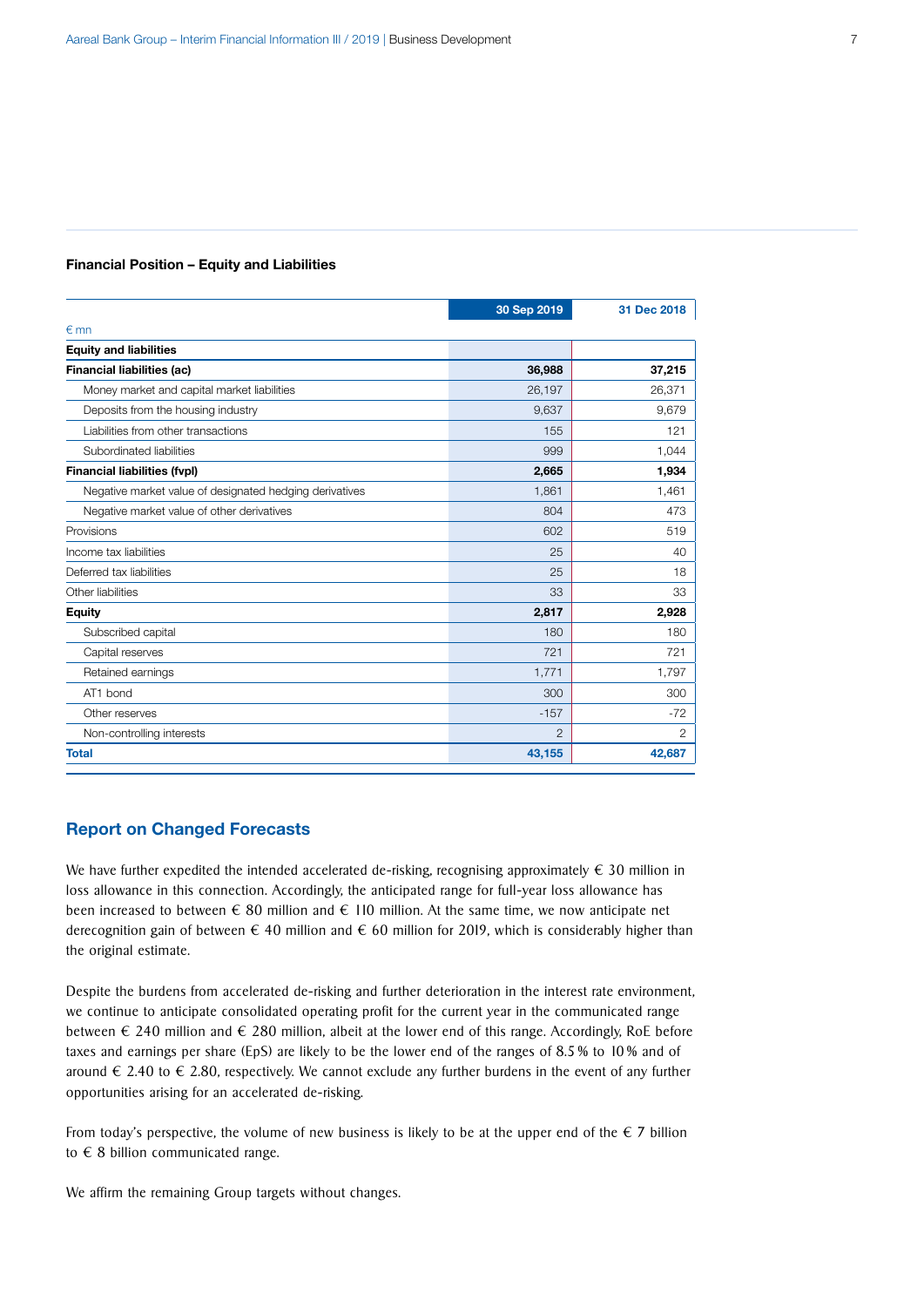## Events after the Interim Reporting Period

There have been no events subsequent to the end of the reporting period under review that need to be disclosed at this point.

#### Segment Results

|                                                                               | <b>Structured Property</b><br><b>Financing</b> |             | Consulting/<br><b>Services</b>    |              | Consolidation/<br><b>Reconciliation</b> |              | <b>Aareal Bank</b><br><b>Group</b>  |                |
|-------------------------------------------------------------------------------|------------------------------------------------|-------------|-----------------------------------|--------------|-----------------------------------------|--------------|-------------------------------------|----------------|
|                                                                               | 1 Jan-<br>30 Sep 2019 30 Sep 2018              | $1$ Jan -   | 1 Jan-<br>30 Sep 2019 30 Sep 2018 | 1 Jan-       | $1$ Jan -<br>30 Sep 2019 30 Sep 2018    | $1$ Jan -    | $1$ Jan-<br>30 Sep 2019 30 Sep 2018 | 1 Jan-         |
| $\n  mn\n$                                                                    |                                                |             |                                   |              |                                         |              |                                     |                |
| Net interest income <sup>1)</sup>                                             | 414                                            | 409         | $-11$                             | $-9$         | $\Omega$                                | $\Omega$     | 403                                 | 400            |
| Loss allowance                                                                | 55                                             | 33          | $\mathbf{O}$                      | $\mathbf{0}$ |                                         |              | 55                                  | 33             |
| Net commission income <sup>1)</sup>                                           | 6                                              | 6           | 163                               | 150          | $-5$                                    | $-4$         | 164                                 | 152            |
| Net derecognition gain or loss                                                | 42                                             | 16          |                                   |              |                                         |              | 42                                  | 16             |
| Net gain or loss from financial<br>instruments (fvpl)                         | 5                                              | $-1$        |                                   |              |                                         |              | 5                                   | $-1$           |
| Net gain or loss from hedge<br>accounting                                     | $-4$                                           | $-2$        |                                   |              |                                         |              | $-4$                                | $-2$           |
| Net gain or loss from investments<br>accounted for using the equity<br>method |                                                |             | $\Omega$                          |              |                                         |              | $\Omega$                            |                |
| Administrative expenses                                                       | 195                                            | 182         | 180                               | 166          | $-5$                                    | $-4$         | 370                                 | 344            |
| Net other operating<br>income/expenses                                        | $\overline{O}$                                 | 9           | 1                                 | $\mathbf{2}$ | $\mathbf 0$                             | $\mathbf 0$  | $\mathbf{1}$                        | 11             |
| Negative goodwill from acquisitions                                           |                                                |             |                                   |              |                                         |              |                                     |                |
| <b>Operating profit</b>                                                       | 213                                            | 222         | $-27$                             | $-23$        | $\mathbf 0$                             | $\mathbf 0$  | 186                                 | 199            |
| Income taxes                                                                  | 74                                             | 77          | $-9$                              | -9           |                                         |              | 65                                  | 68             |
| <b>Consolidated net income</b>                                                | 139                                            | 145         | $-18$                             | $-14$        | $\mathbf{0}$                            | $\mathbf 0$  | 121                                 | 131            |
| Consolidated net income attributable<br>to non-controlling interests          | $\overline{O}$                                 | $\mathbf 0$ | $\mathbf{2}$                      | $\mathbf{2}$ |                                         |              | $\overline{2}$                      | $\overline{c}$ |
| Consolidated net income attributable<br>to shareholders of Aareal Bank AG     | 139                                            | 145         | $-20$                             | $-16$        | $\overline{0}$                          | $\mathbf{0}$ | 119                                 | 129            |
|                                                                               |                                                |             |                                   |              |                                         |              |                                     |                |
| Allocated equity <sup>2)</sup>                                                | 2,131                                          | 2,045       | 205                               | 177          | 225                                     | 263          | 2,561                               | 2,485          |
| Cost/income ratio (%)                                                         | 42.2                                           | 41.8        | 117.4                             | 115.3        |                                         |              | 60.5                                | 59.7           |
| RoE before taxes (%) <sup>2)3)4)</sup>                                        | 12.2                                           | 13.3        | $-18.5$                           | $-18.2$      |                                         |              | 8.7                                 | 9.7            |

1) As of this reporting year, interest on deposits from the housing industry is shown under the net interest income of the Consulting / Services segment (previously included in net commission income). The previous year's figures were adjusted accordingly.

<sup>2)</sup> Equity allocated to the Structured Property Financing segment for the same period of the previous year was adjusted to bring it into line with Basel IV;

RoE before taxes was thus also changed accordingly.

<sup>3)</sup> On an annualised basis

4) The allocation of earnings is based on the assumption that net interest payable on the AT1 bond is recognised on an accrual basis.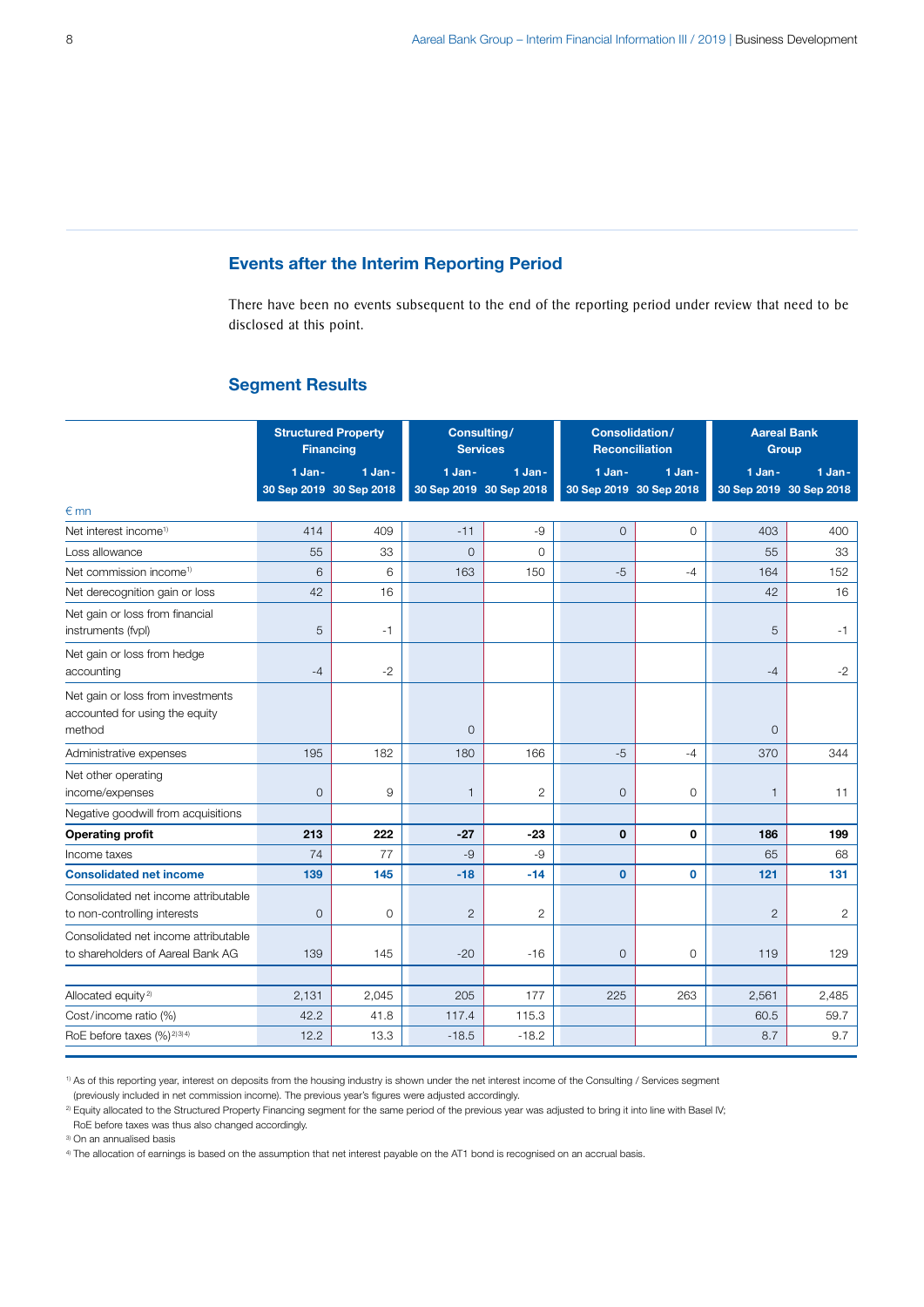## Financial Calendar

| 26 February 2020  | Preliminary results for the 2019 financial year     |
|-------------------|-----------------------------------------------------|
| End of March 2020 | Publication of annual report as at 31 December 2019 |
| 12 May 2020       | Publication of results as at 31 March 2020          |
| 27 May 2020       | Annual General Meeting - Kurhaus, Wiesbaden         |
| 13 August 2020    | Publication of results as at 30 June 2020           |
| 12 November 2020  | Publication of results as at 30 September 2020      |
|                   |                                                     |

Imprint